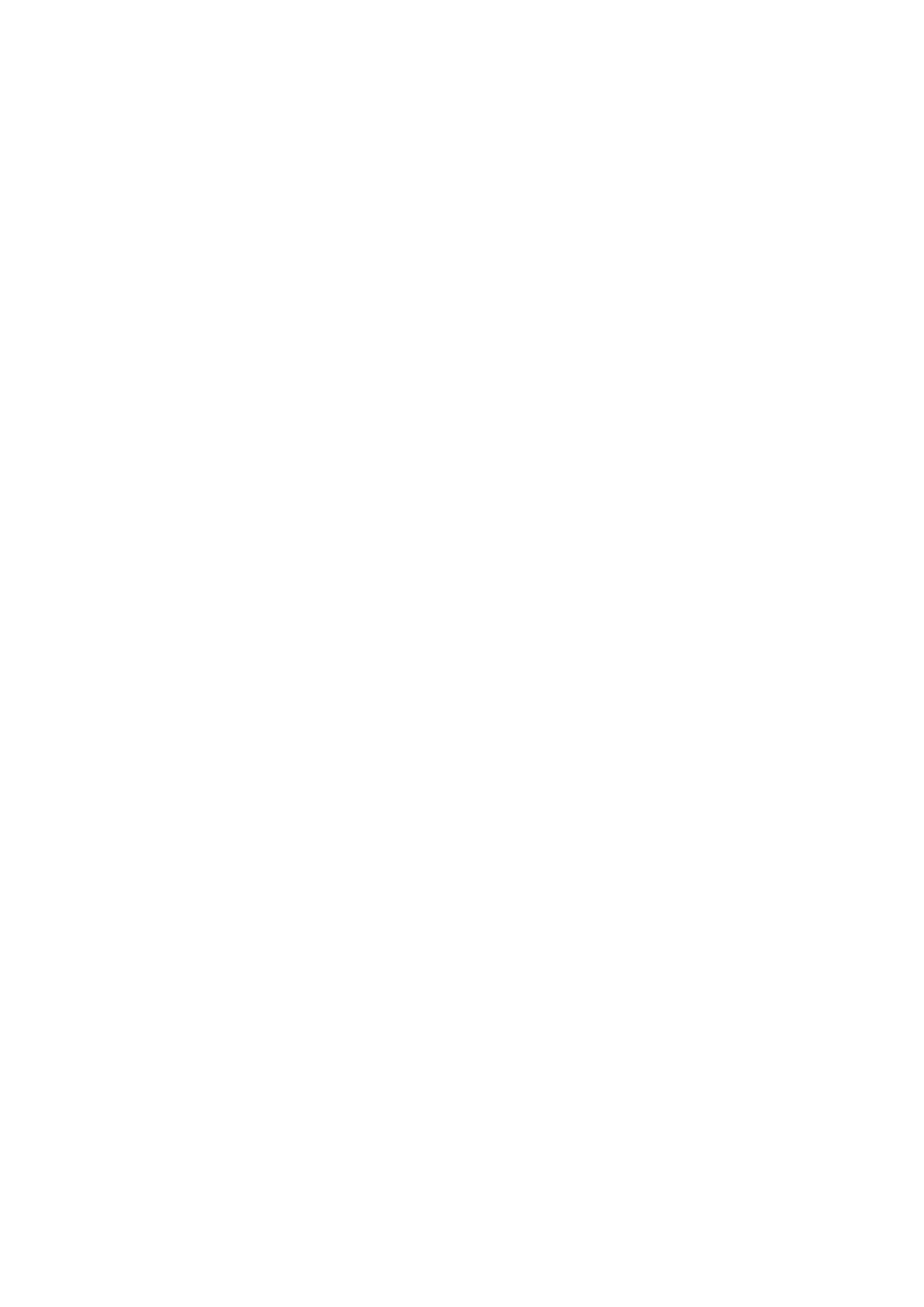*Page Intentionally Left Blank*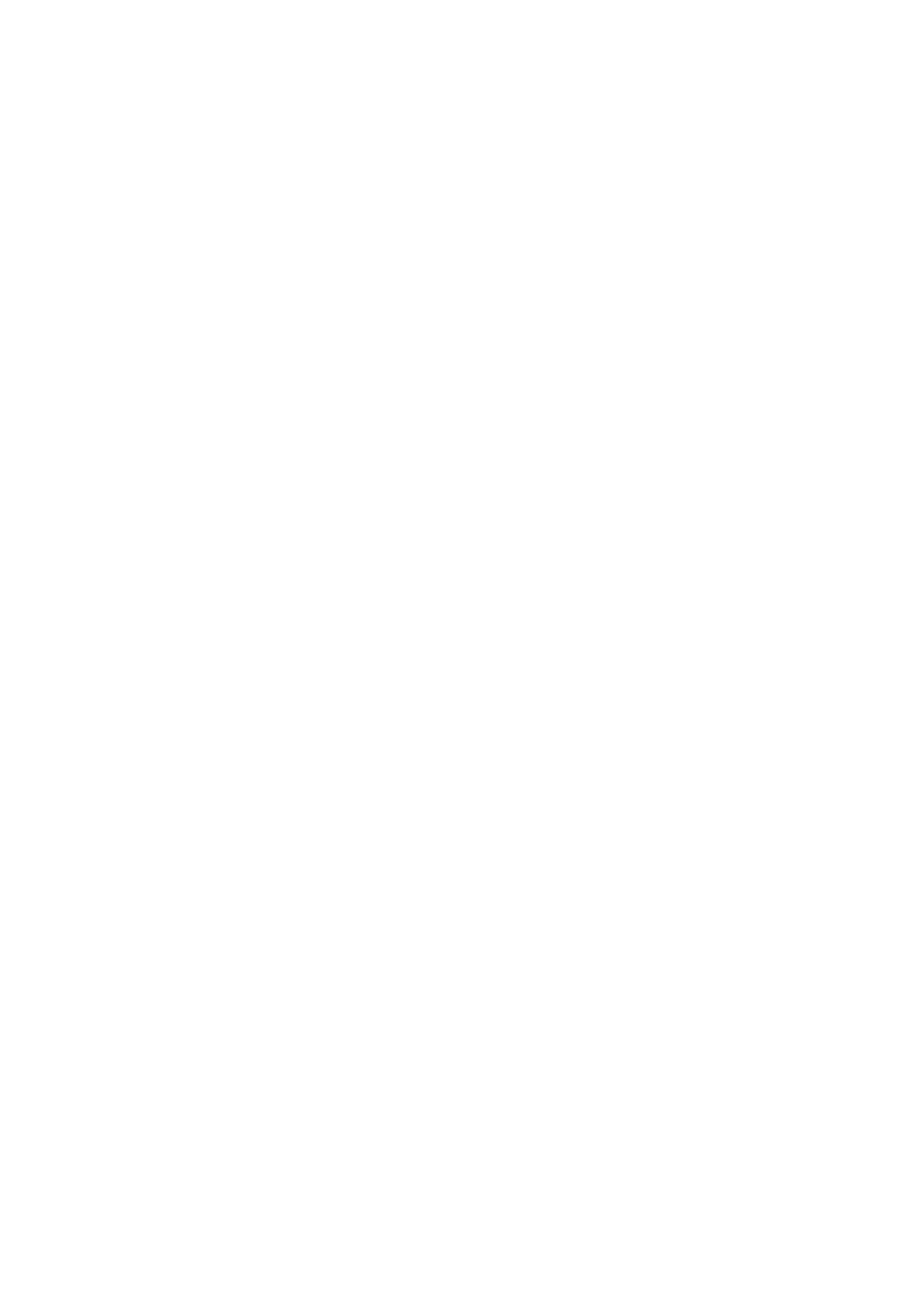# **6 ESPLANADE MANAGEMENT**

## <span id="page-4-0"></span>**6.1 Introduction**

Access to lakes, rivers and the sea is highly-valued by New Zealanders. The "esplanade" areas along the edge of these water bodies are very important, both for their natural values and for recreation. This is reflected in Section 6 of the **Act** which requires the District Plan to recognise and provide for:

- *a) The preservation of the natural character of the coastal environment, (including the coastal marine area), wetlands and lakes and rivers and their margins, and the protection of them from inappropriate subdivision, use and development, and*
- *b) The maintenance and enhancement of public access to and along the coastal marine area, lakes and rivers."*

Management of the land near the water's edge is sometimes called "riparian management." The "coastal **environment**" of the Manawatu District can be thought of as the land within 4km of the ocean, and the "coastal marine area" referred to above is the area below mean high water springs. (Refer: Chapter 4.10).

The reasons for esplanade management (and in particular for having **esplanade reserve**s and strips) are set out in Section 229 of the **Act**, namely:

- *a) To contribute to the protection of conservation values, by:*
	- *i) Maintaining or enhancing the natural functioning of the adjacent sea, river or lake, or*
	- *ii) Maintaining or enhancing water quality, or*
	- *iii) Maintaining or enhancing aquatic habitats, or*
	- *iv) Protecting the natural values associated with the esplanade reserve or esplanade strip,*
	- *v) Mitigating natural hazards, or*
- *b) To enable public access to or along any sea, river or lake, or*
- *c) To enable public recreational use of the esplanade reserve or esplanade strip and adjacent sea, river or lake, where the use is compatible with conservation values."*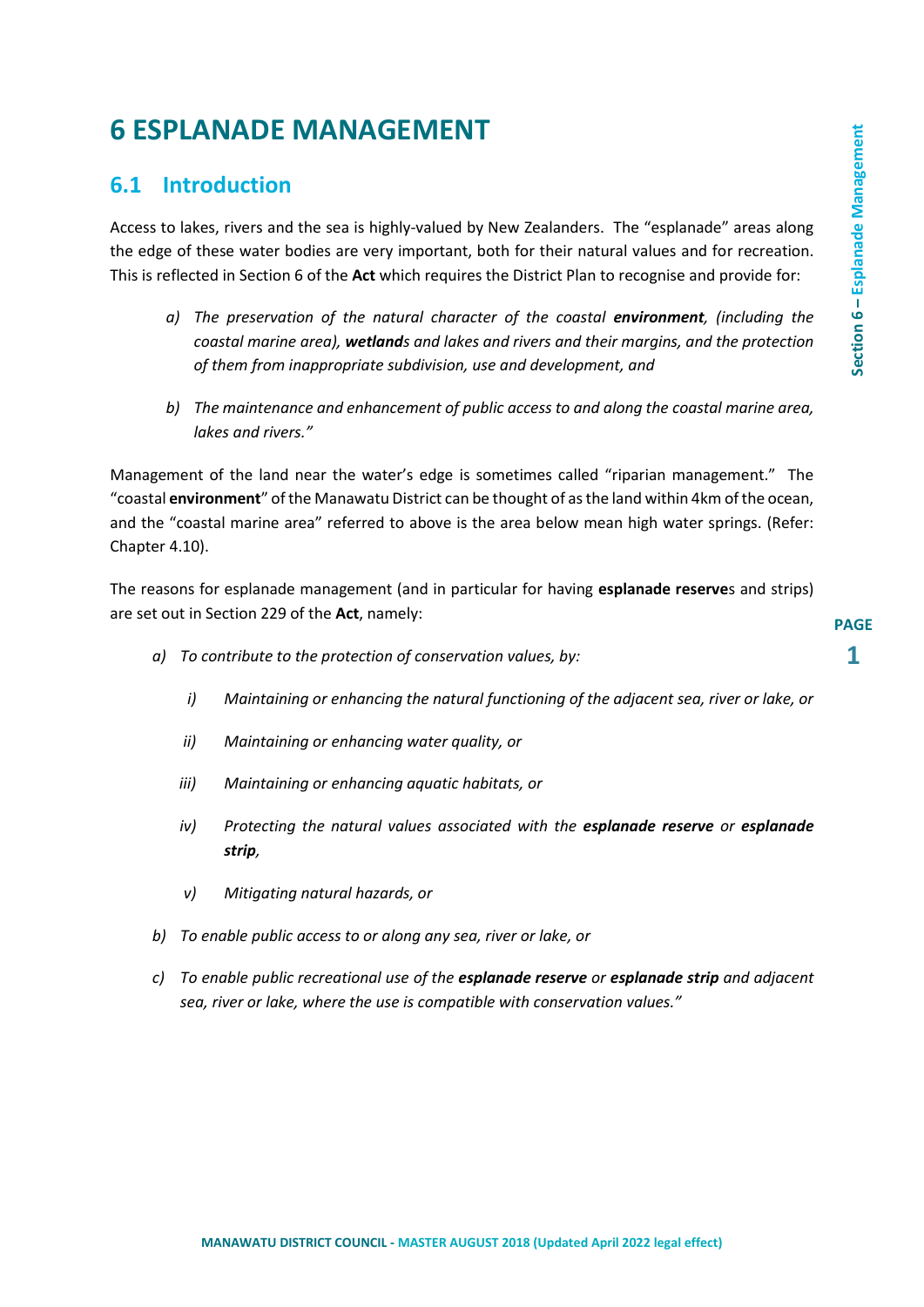# <span id="page-5-0"></span>**6.2 Objectives, Policies and Methods**

### **Objectives**

- EM 1) To maintain and enhance public access to and along the District's coastline and rivers. (Issue 12) (Refer also: Objectives HV 5 and LU 24).
- EM 2) To maintain and enhance opportunities for public recreational use of the coastline and rivers. (Issue 12) (Refer also: Objectives HV 5, LU 22 and LU 24).
- EM 3) To preserve the natural character of the coast, **wetland**s, lakes and rivers and their margins. (Issues 3, 6, 44-and 14) (Refer also: Objectives HV 1 and HV 5, LU 9 and LU 23). [PC65]
- EM 4) To protect areas of significant **indigenous vegetation**, **wetland**s and aquatic habitats. (Issues 3, 6, 11 and 14) (Refer also: Objectives HV 1 and HV 5 and S 11 ). [PC65]
- EM 5) To promote riparian management practices which improve the quality and natural functions of adjacent water bodies. (Issues 6 and 14) (Refer also: Objectives LU 1, S 11 and EWA 3).
- EM 6) To maintain the efficiency of river control and drainage schemes. (Issue 8) (Refer also: Objective U 1).

#### **Policies**

- a) To be pro-active in establishing new public access, rather than only taking the opportunities which arise when properties are developed or subdivided.
- b) To use esplanade management to protect the significant conservation values and to enhance the water quality of Lake Kaikokopu, Lake Omanuka, Karere Lagoon and Hamilton's Bend Lagoon. Public access to these places will not be sought.
- c) To protect the conservation values of those riparian margins which have a high value due to areas of **indigenous vegetation** adjoining the water's edge, including the Mangaone West Stream between Te Rakehou Rd and Awahuri Rd.
- d) To seek better public access to the coast and the District's major rivers, namely the Rangitikei, Manawatu, and Oroua Rivers.
- e) To work toward the establishment of walkways along the following stretches of river:
	- i) Mangaone Stream between Bunnythorpe and Palmerston North.
	- ii) Makino Stream between Reids Line West and Port Street, between Beattie Street and Denbigh Street and between Rata Street and Kitchener Park.
	- iii) Kiwitea Stream between Reids Line West and the Oroua River.
	- iv) Oroua River (right bank) between the Kiwitea Stream confluence and the Feilding Sewage Treatment Plant.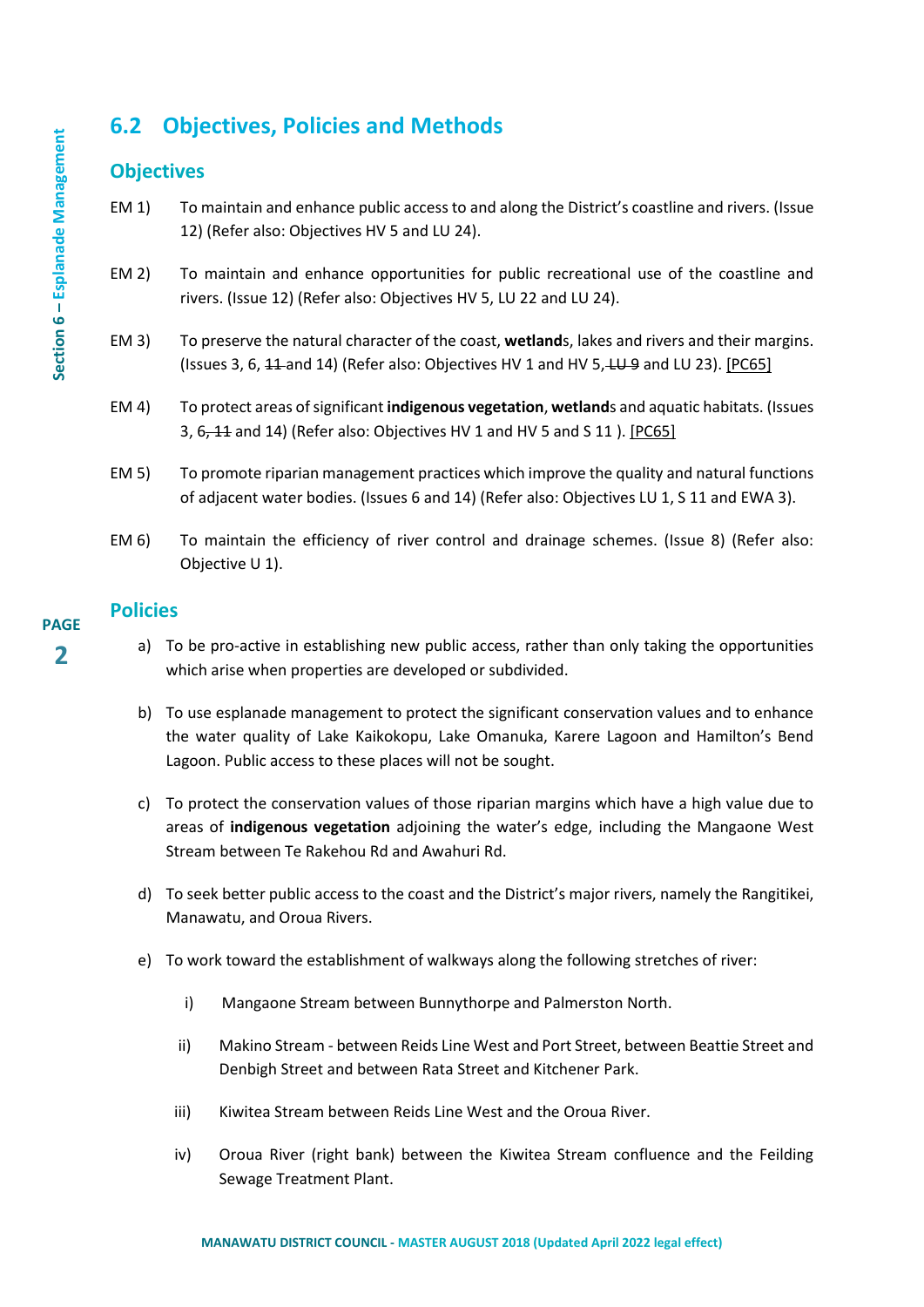- f) To improve public access for recreation to those parts of the following streams which are relatively close to formed **road** access or reserves:
	- i) Pohangina River
	- ii) Mangoira, Makiekie and Mangahuia Streams
	- iii) Waituna Stream Rangitikei confluence to Waituna West.
	- iv) Mangawharariki River.
	- v) Kiwitea Stream between Mangamako Road and Reids Line West.
- g) To preserve future opportunities for **esplanade reserve**s or strips to be established along the edge of rivers and lakes.
- h) To maintain the level of access provided by existing public **road**s along the water's edge.
- i) To take public safety, the presence of other legal access, land topography, accessibility, and proximity of **dwelling**s into account when deciding whether to require a particular **esplanade reserve** or strip for public access.
- j) To require esplanade management measures (including the creation of **esplanade strip**s) as a condition of land use consent if needed to mitigate a potential adverse **effect** upon the waterway.
- k) To compensate subdividers for the loss of land vested as **esplanade reserve**s and for the loss of use of land subject to **esplanade strip**s, irrespective of the size of the allotment concerned.
- l) To maintain access along the edge of rivers and Drainage Scheme drains for stopbank or drain maintenance.

#### **Explanation**

The above objectives aim to recognise and provide for the matters of national importance quoted above. The first two objectives do not mention lakes. This is because the lakes of over 8ha within the District (Pukepuke Lagoon, Kaikokopu, Omanuka, Karere Lagoon and Hamilton's Bend Lagoon) are important bird habitats. Opening up general public access could conflict with their conservation values. Public access could also have a detrimental **effect** on parts of the coast and on certain rivers and **indigenous forest** areas which are important wildlife habitats.

The **Act** provides special scope for new public access points to be secured when a property is subdivided or developed. Progress in establishing riverside walkways would however be extremely slow if **Council** just waited for the adjoining properties to be subdivided. Some properties may never be subdivided. This means that **Council** needs to actively negotiate the acquisition of access, especially where one or two links are needed to complete a desired walkway.

**MANAWATU DISTRICT COUNCIL - MASTER AUGUST 2018 (Updated April 2022 legal effect)**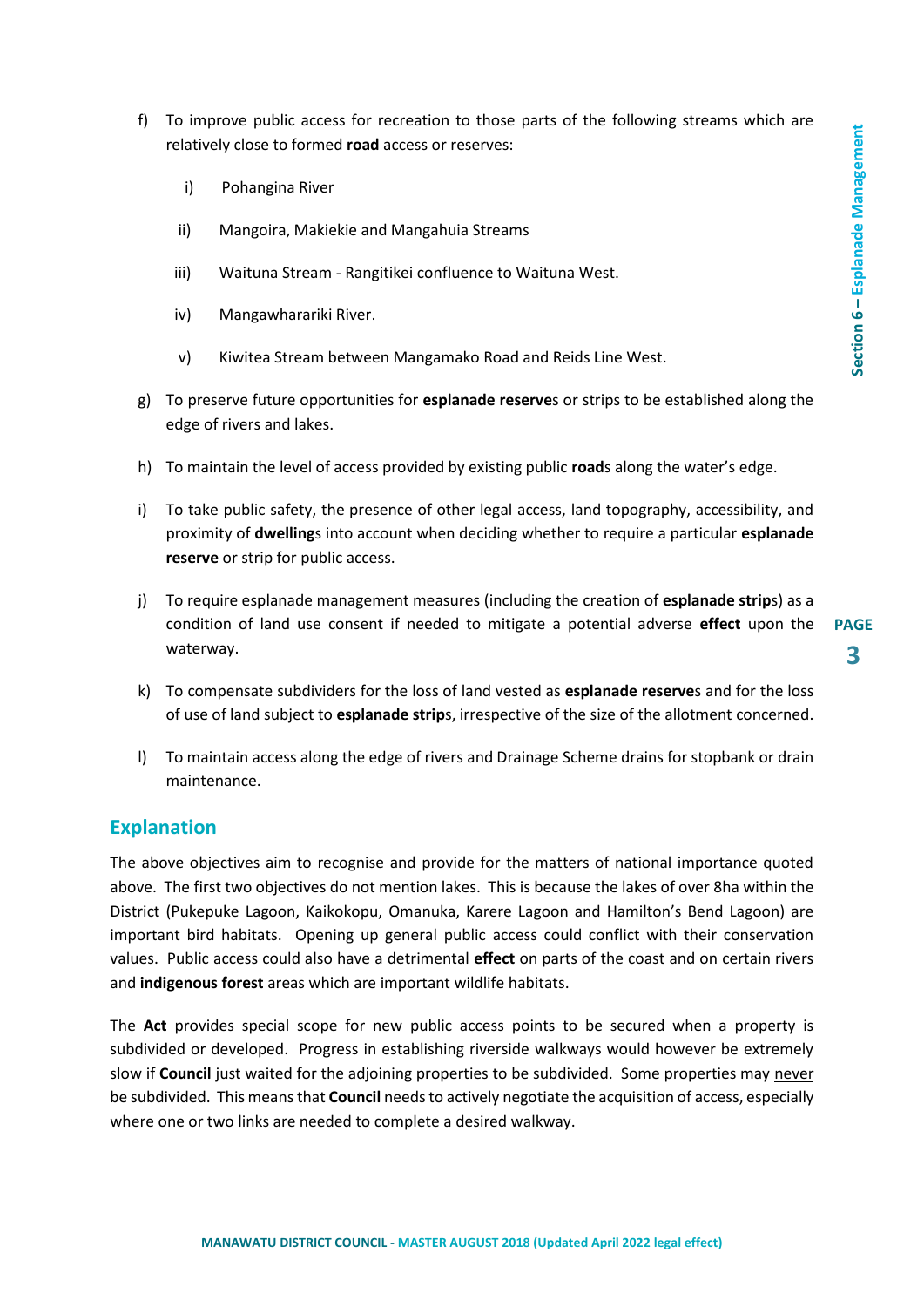**Council** aims to work toward better public access to the coast and the full length of the Rangitikei, Oroua and Manawatu rivers. The aim is also to establish walkways along the specific waterways listed in Policy e) which adjoin Feilding and Palmerston North and where future demand for walking opportunities is likely to be strongest. Policy f. aims to provide extra options on other streams for casual recreation such as picnicking, in spots which are readily accessible from **road**s, i.e. up to 1km from bridges and other access points.

The Department of Conservation and the **Regional Council** also have responsibilities (and greater expertise) in protecting conservation values and water quality. The **Regional Council** has prepared a land and riparian management strategy which adopts a nonregulatory approach to riparian management. This Plan aims to complement Department of Conservation and **Regional Council** actions by recognising the natural values associated with riparian areas, by taking these values into account when managing development and subdivision, and by providing direct protection to some areas. (Refer: Objective HV 1).

Esplanade management has a number of significant benefits. Riparian vegetation helps shade the water, providing better water temperatures for aquatic life. It can act as a breeding ground for fish and a nesting area for birds. It helps delay stormwater runoff, thereby reducing the severity of flood events, and helps to filter out excess nutrients and chemicals in runoff from adjacent land. Strips of vegetation along rivers can provide "corridors" for seasonal movement of birds, as well as enhancing amenity and landscape values. Benefits to landowners include shelter for stock, less soil erosion, and a possible alternative income source from trees. The public can obtain better recreational opportunities from more attractive waterways with healthier ecosystems.

The influence of riparian vegetation on in-stream ecological values and improved water quality is greatest in small streams because of the greater proportion of edge vegetation to water area. Proactive riparian management along small streams results in cumulative water quality benefits in main stem rivers. Riparian management is most effective when carried out on a comprehensive catchment-wide basis.

The extensive network of drainage channels on the plains collecting runoff from farmland often has little riparian vegetation through which to filter runoff. Ideally water quality in main rivers could be improved through sensitive farm management practices alongside drainage channels.

River user groups have supported the idea of **Council** adopting an information role. This involves identifying where legal access to water bodies exists now (e.g. paper **road** access), telling the public and user groups about it, and perhaps signposting or providing poled routes. (Landowner liaison is needed before any signposts go up). **Council** has already mapped all legal **road** access and existing reserves along the District's rivers. These maps are available for people to consult at the **Council** office. A necessary adjunct to improving access is then to help educate people about the duty of care which results from having the privilege of access. This will include providing appropriate **sign**s, e.g. to tell people that dogs on an **esplanade strip** must be kept on a lead.

Objective 6 recognises the importance of river control and drainage works to the District. Such works could be compromised if **building**s were erected so close to waterways that they obstructed access for machinery engaged in drain clearing or stop-bank maintenance. **Building**s can also limit **Council**'s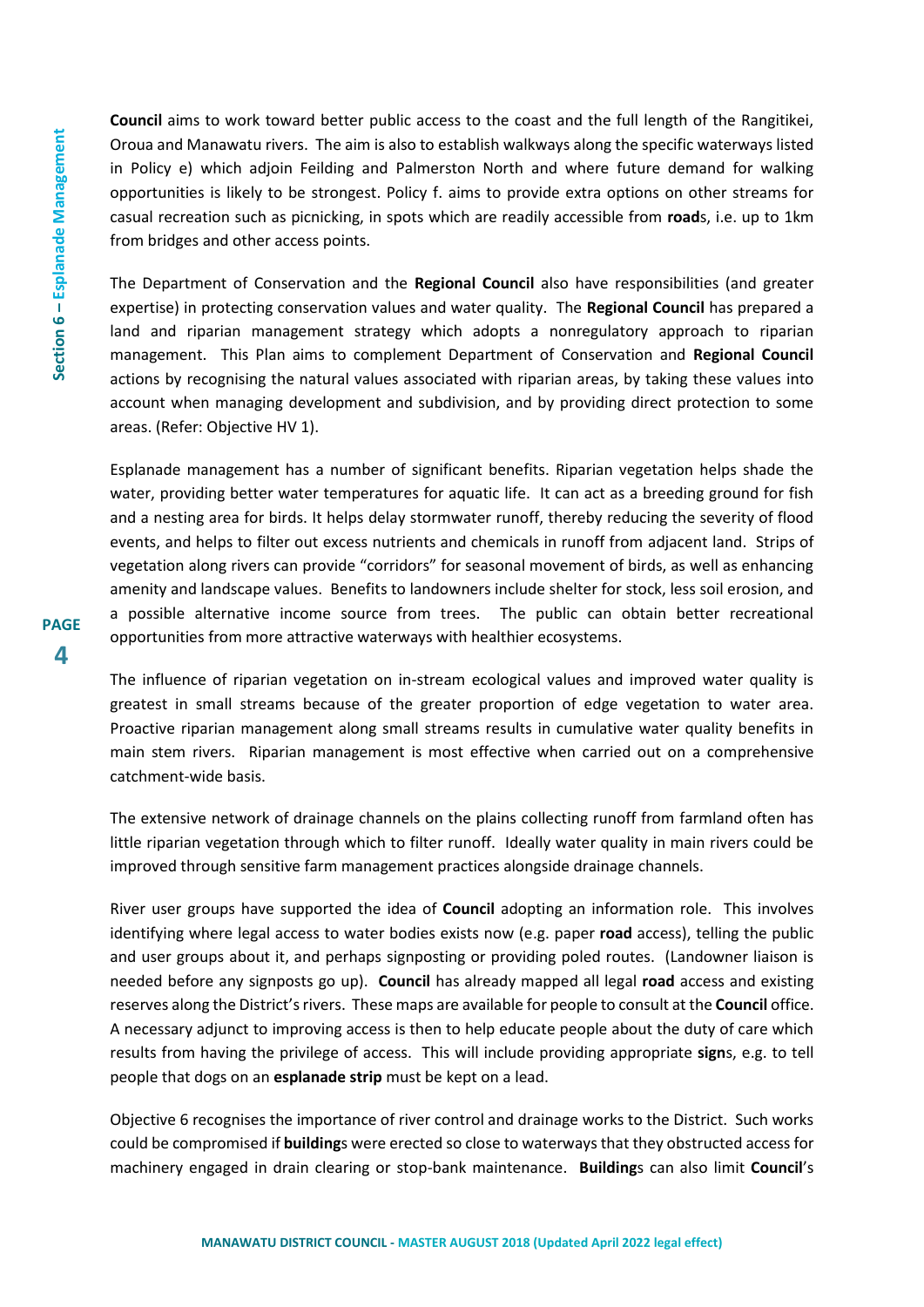opportunities to later acquire a workable **esplanade strip** or **esplanade reserve** next to a water body. As a result, the Plan includes **building** setback distances from waterways. In some cases there will also be **building** restrictions because of the flood risk arising from the waterway (Refer: Section 8.2). The **Regional Council** has controls on people **building** close to or undermining the structural integrity of stop-banks.

#### **Esplanade Reserves and Strips**

These are tools created by the **Act** which the Plan can use to achieve Objectives EM 1 – EM 6.

**Esplanade reserve**s are strips of **Council** reserve land, usually 20 metres wide, located along the edge of rivers, lakes and the sea. The **Act** defines "rivers" as those which have a bed with an average width of more than 3 metres at "annual fullest flow without overtopping its bank". "Lakes" are those which have a bed of over 8ha in area. **Esplanade reserve**s are usually created at the time of subdivision, and are a type of financial contribution. (Refer: Chapter 7.1).

This Plan specifies which water bodies **esplanade reserve**s will apply to, and the width of the reserve which will be sought. (Refer: Rules C3.1.1 and C3.4.1). **Esplanade reserve**s will be required irrespective of the size of the allotment being created.

With allotments of 4ha and over, the landowner must be compensated under the **Act** for the value of the land taken as a reserve. It is unfair to compensate people who create 4.1ha blocks but not those who create 3.9ha blocks. **Council** will therefore pay compensation irrespective of the size of the allotment. Compensation will include any extra fencing and survey costs. **Esplanade reserve**s and strips can be acquired by direct negotiation or purchase at any time, whether a subdivision is proposed or not. They can also be transferred by mutual agreement to the **Regional Council** or the Department of Conservation.

**Esplanade strip**s also involve pieces of land of defined width (usually 20m) along the water's edge. Instead of being transferred to the **Council**, though, **esplanade strip** land remains in the owner's possession. A legal agreement is drawn up, obliging the landowner to allow public access or recreation and/or protect conservation values on the strip. This agreement is registered on the land title concerned and binds future landowners. The **Act** prescribes standard conditions applying to use of all **esplanade strip**s including bans on vandalism and stock interference. Different sets of requirements can apply to strips, depending on whether they are created for protection of conservation values, for recreation, for public access, or for a mixture of these things. For example public access can be banned from conservation strips.

Personal safety and security can be a concern for landowners if public access is created along waterways through their properties. On the unformed and less-used walkways much of this concern can be overcome by the landowner being able to "keep tabs" on who is using the strips across their property. **Council**'s standard **esplanade strip** agreement for public access (refer *[Fig.4](#page-10-0)*) therefore contains a condition that all persons using a strip which does not contain a walkway formed or marked by the **Council** must advise the landowner concerned prior to use. The strip also must not be used during the hours of darkness.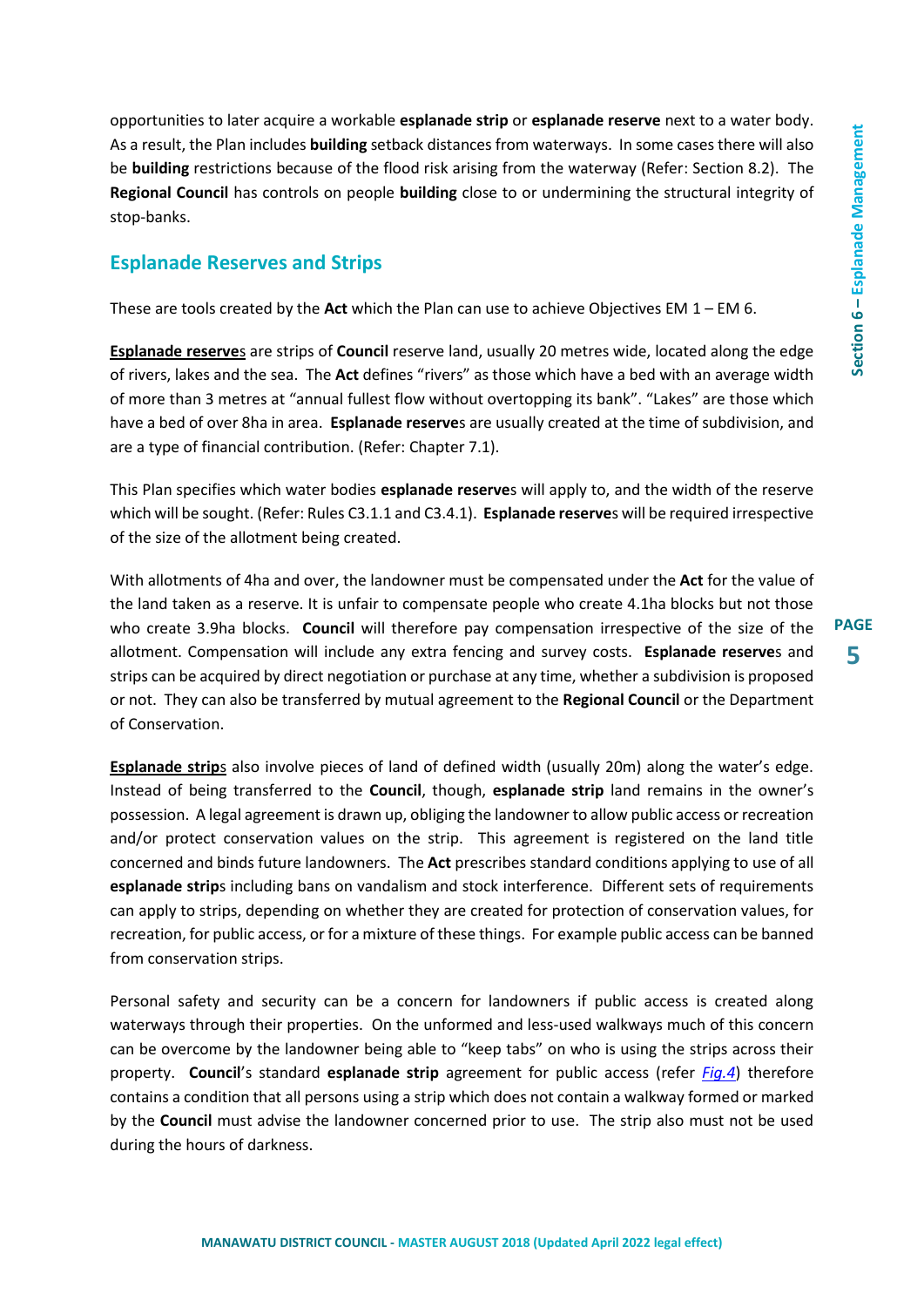Any person breaching the conditions of an **esplanade strip** (e.g. by vandalism) commits an offence under the **Act**. It is also possible to close **esplanade strip**s for specified reasons and times.

**Esplanade strip**s do not need to be surveyed and move with any changes of river direction to maintain practical public access. (If rivers shift, fixed **esplanade reserve**s can end up in the middle of the river bed!) This Plan lists the water bodies along which strips will be sought. (Refer Rule C3.2.1). If **Council** requires strips on allotments of 4ha and over, compensation for the loss of use of land is payable under the **Act**. Any additional survey and fencing costs will also enter into the compensation calculations. (**Esplanade strip**s for water quality purposes for example need to be fenced to keep out stock in order to grow a vegetation buffer).

Weed control on **esplanade strip**s will be up to the landowner concerned, except where **Council** forms a walkway along the strip. In such cases weed control by the **Council** will be part of maintaining the walkway to an appropriate standard for people to use and enjoy.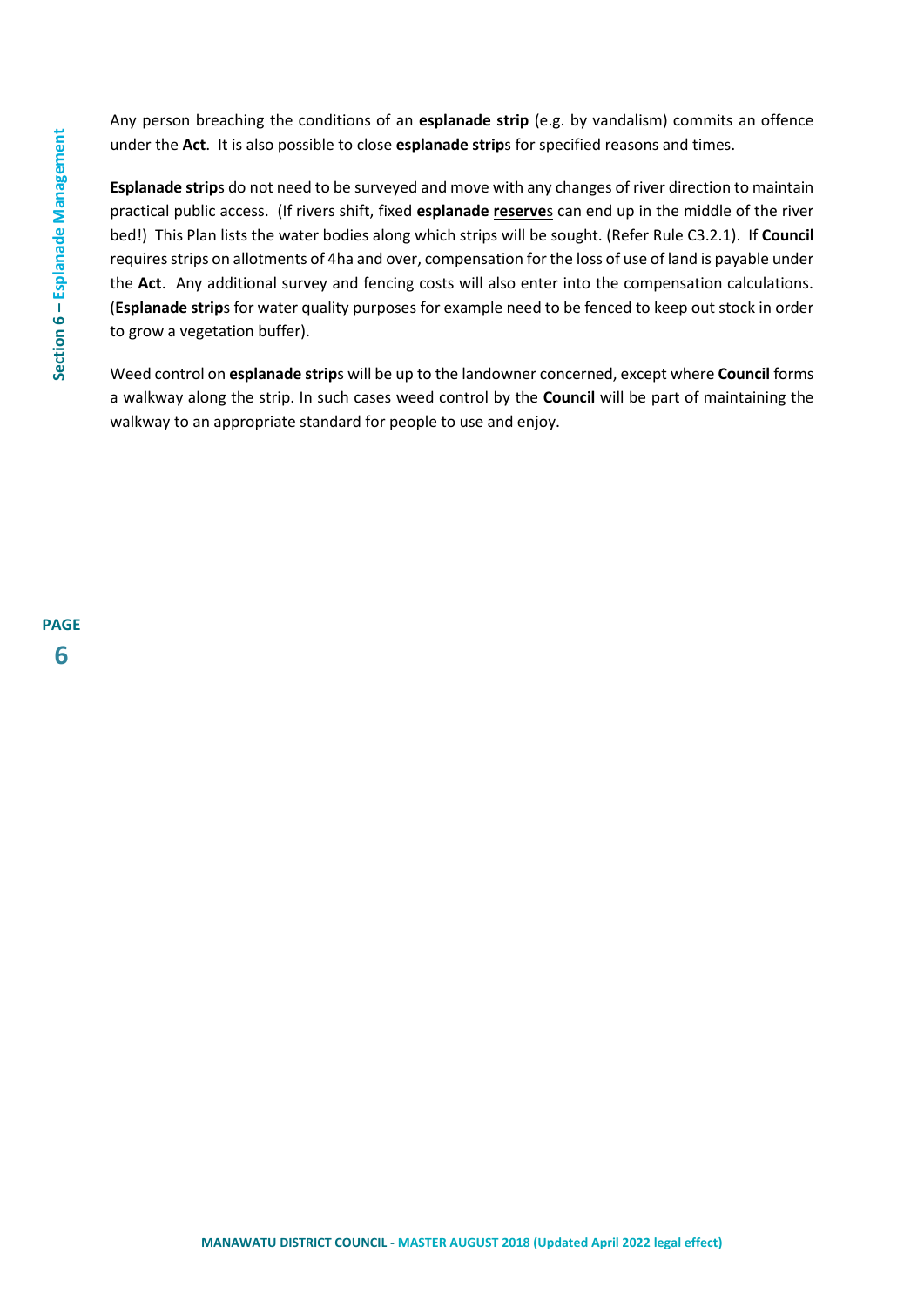#### <span id="page-10-0"></span>FIG.4 - STANDARD CONDITIONS OF ESPLANADE STRIP FOR PUBLIC ACCESS

The "Esplanade Strip Instrument" which creates the strip is registered on land titles and contains a number of standard conditions as follows:

- $\mathbf{1}$ The following acts are prohibited on the strip:
	- Wilfully endangering, disturbing, or annoving any lawful user of the strip (including a) the owner or occupier of the strip):
	- Wilfully damaging or interfering with any structure adjoining or on the land, including any building, fence, gate, stile, marker, bridge or notice:  $b)$
	- Wilfully interfering with or disturbing any livestock lawfully permitted on the strip.  $\mathbf{c}$

The prohibitions referred to in paragraphs (b) and (c) above do not apply to the owner or occupier of the strip.

- $\overline{2}$ The following further acts are prohibited on the strip:
	- Lighting any fire: a)
		- b) Carrving any firearm:
		- Discharging or shooting any firearm: c)
		- d) Camping:
		- Bringing any dog onto the strip, except on a lead.  $\epsilon$
		- $f$ ) Bringing any horse onto the strip, except with the permission of the owner or occupier of the strip)
		- Taking any vehicle onto, or driving or having any charge or control of any vehicle  $g)$ on, the land (whether the vehicle is motorised or non-motorised):
		- h) Wilfully damaging or removing any plant (unless acting in accordance with the Noxious Plants Act 1978 or the Biosecurity Act 1993):
		- Laying any poison or setting any snare or trap (unless acting in accordance with i) the Agricultural Pest Destruction Act 1967 or the Biosecurity Act 1993).
		- i) Being on the land during the hours of darkness.

The prohibitions referred to paragraphs a) to i) above do not apply to the owner or occupier of the strip, the grantee or the Manawatu-Wanganui Regional Council where the latter is engaged in river control works.

- 3 Any fencing (including costs) whether temporary or permanent, bounding the strip and the landowner's other land shall be the responsibility of the landowner. Where Council and the landowner however agree that extra fencing needs to be erected for the safety or convenience of the public using the strip, the costs of this fencing shall be settled by negotiation.
- Stiles are to be provided where fences cross the strip. The responsibility (including costs) 4. for providing stiles shall be borne by the Council. Council will consult with the landowner prior to undertaking any work on the strip including provision of stiles and walking paths.
- 5 Any person shall have the right to pass and re-pass over and along the strip between dawn and dusk except as specified in a) and b) below:
	- All persons using a strip which does not contain a walkway formed or marked by a) the Council must advise the landowner concerned prior to use.
	- The strip may be closed to public access by the landowner during lambing/calving b) times and when a hazard to people using the strip is present. Such hazards include tree felling, blasting, earthmoving and pest control operations, land instability, flooding and flood damage

NB: Any person contravening these provisions is committing an offence and is liable to prosecution under the Resource Management Act 1991.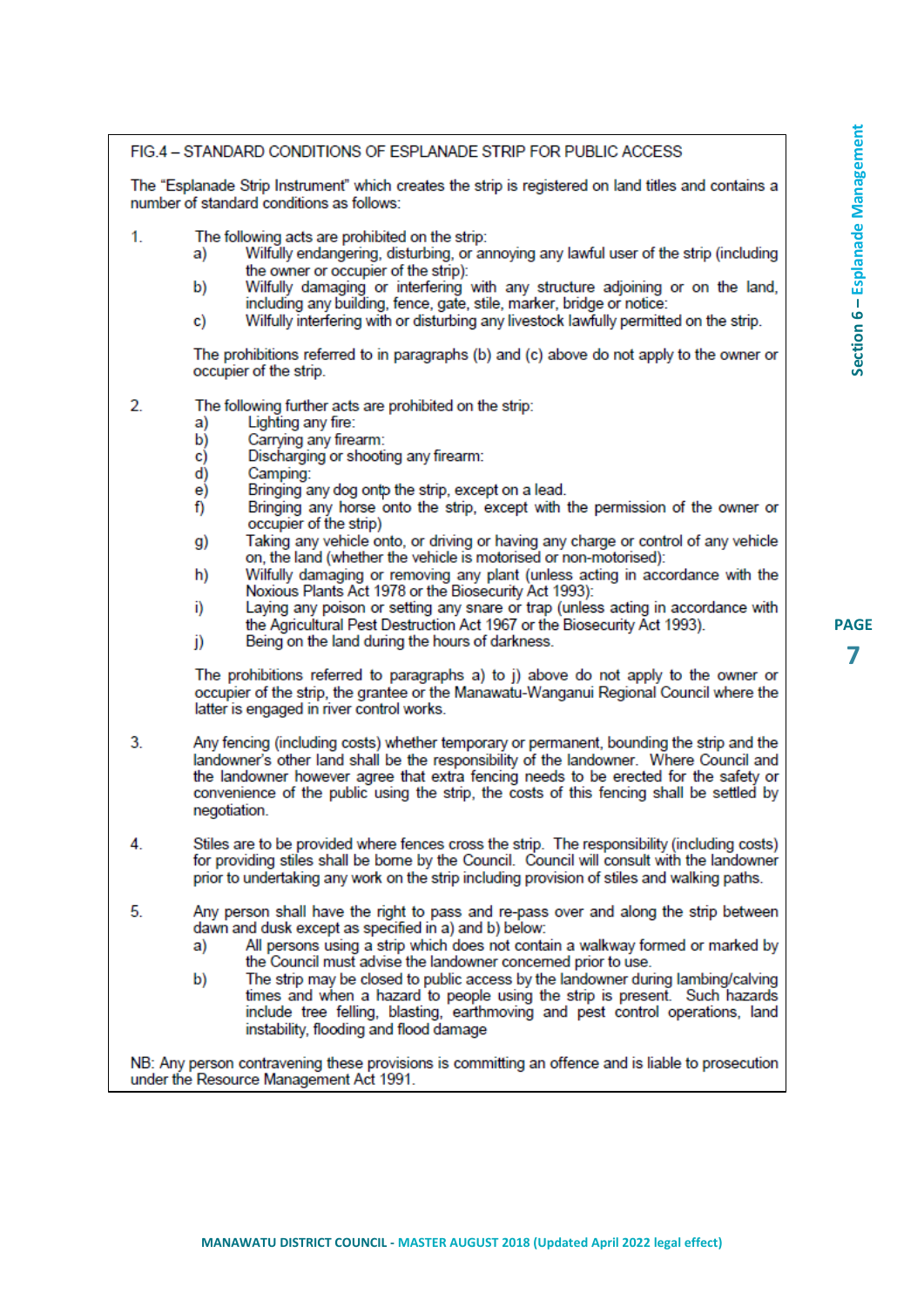**Section 6 - Esplanade Management – Esplanade Management** Landowners have duties under the Health and Safety in Employment Act 1992 to warn visiting people about hazards on their property. Since these responsibilities will be increased by visitors using an **esplanade strip**, **Council** should assist in identifying hazards and by providing signage where appropriate. Any hazards resulting from work carried out by the **Council**, such as track clearance, will be **Council**'s responsibility.

As with **esplanade reserve**s, **Council** will also compensate people who subdivide blocks under 4ha in area. The actual amount of compensation can be determined in each case using normal valuation principles. In determining an amount of compensation, consideration will be given to a number of factors including the value of the parent block before and after the creation of the **esplanade strip**; the use of the land; land improvements; and accessibility. The **Act** provides for an independent valuer to be appointed if **Council** and a landowner cannot agree on the amount of compensation, and for a system of arbitration if either party is dissatisfied with the valuer's assessment.

The Regional Policy Statement signals the **Regional Council**'s intention to provide resources for riparian management, where there are water quality benefits. The Department of Conservation has indicated a willingness to assist in situations where the **esplanade reserve** provides access to Department of Conservation land, protects significant natural values, or is protected by a covenant. A co-operative approach to costsharing, perhaps including user groups, is the best solution.

**Esplanade strip**s are favoured as a tool rather than **esplanade reserve**s. The only situation where **esplanade reserve**s may be better is when there are plans to physically develop the water's edge as a park or picnic area.

### **District Plan Methods**

- District Rule C3.
- **Building** setbacks from the water's edge.

#### **Other Methods**

- Negotiating access and protection agreements, including access strips and **esplanade strip**s.
- Information gathering and publicity on access opportunities.
- Reserves Acquisition.
- Assisting other agencies to implement appropriate riparian management methods and to protect the natural values of the coast, lakes and rivers.